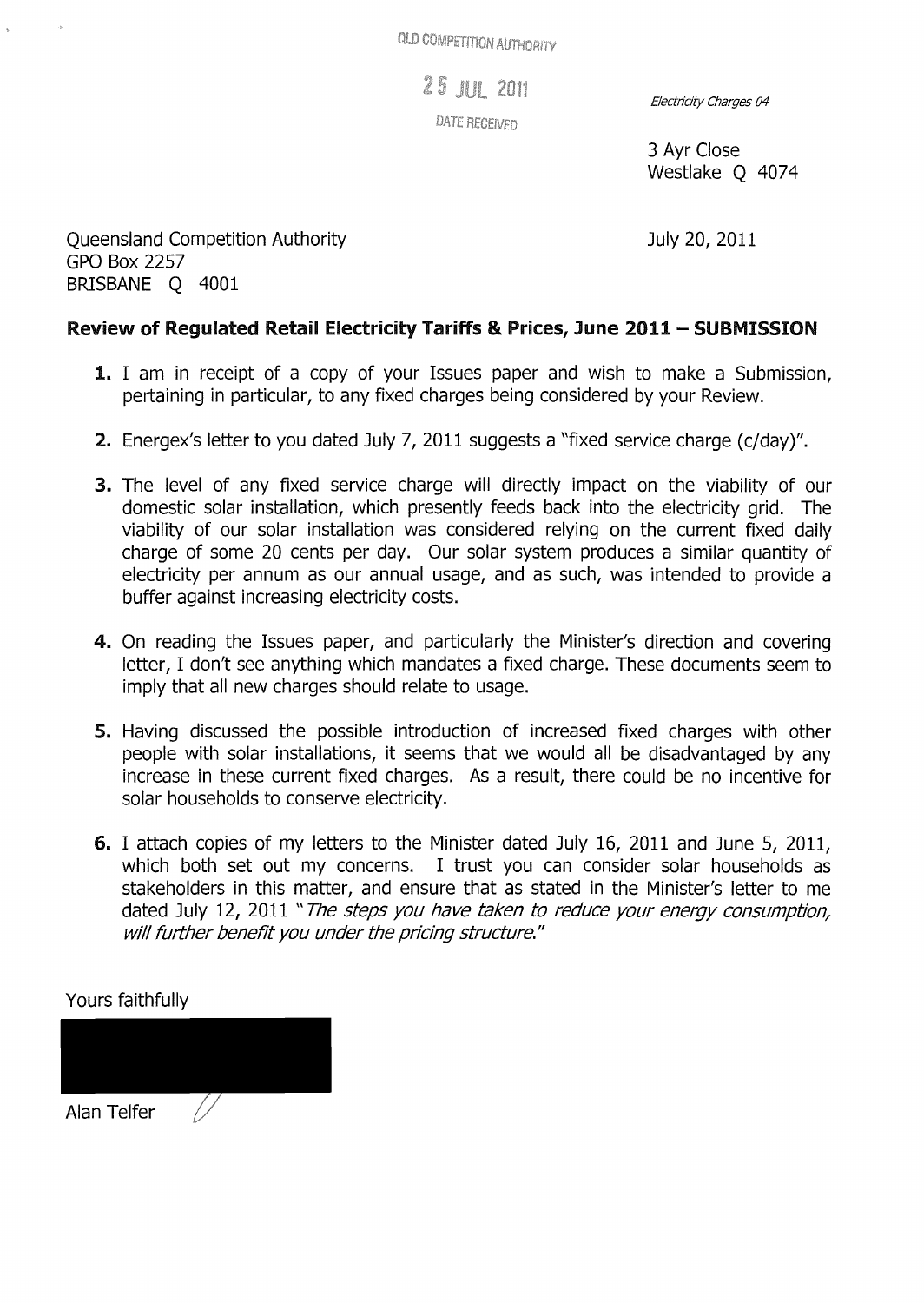Electricity Charges 01

3 Ayr Close Westlake Q 4074

ENERY & WATER<br>OMBUDSMAN. QUD. OMBUDSMAN. QU<br>. ann. John JONES

June 5, 2011 Ph 32793902

 $ext. 3227 7068 \pm 2005$ 

## PROPOSED ELECTRICITY BLOCK TARIFF

We are concerned by the report by Steven Wardill in the Courier Mail on May 12, 2011 regarding the introduction of "Inclining Block Tariff".

Our concern is that no consideration has been made for those of us who have installed solar power systems as a result of encouragement and incentives from Government to do so. Whilst incentives have been good, they were in fact essential to make the initial investment viable.

A viable solar system could, in most cases, be reducing the average quarterly bill for a household to less than the \$200 mooted.

If the fixed quarterly charge is around \$200, there will be no incentive for further investment in solar electricity, and those such as ourselves, will feel that the action we took in investing in solar has been taken advantage of by the introduction of rule changes which would make our investment financially impractical had they been made known previously. In plain terms we will have been ripped off.

Should this additional fixed quarterly charge be introduced (we already pay a daily fixed charge of some 21 cents for service), many people would decide not to install solar power systems.

Government has invested a lot of our money in advertising and promoting solar electricity to householders. The introduction of the fixed quarterly charge would result in much of this money being a waste. It would also not assist in the reduction of pollution by our coal fired power stations or the need to expand the existing generating facilities.

Alan Telfer, Westlake.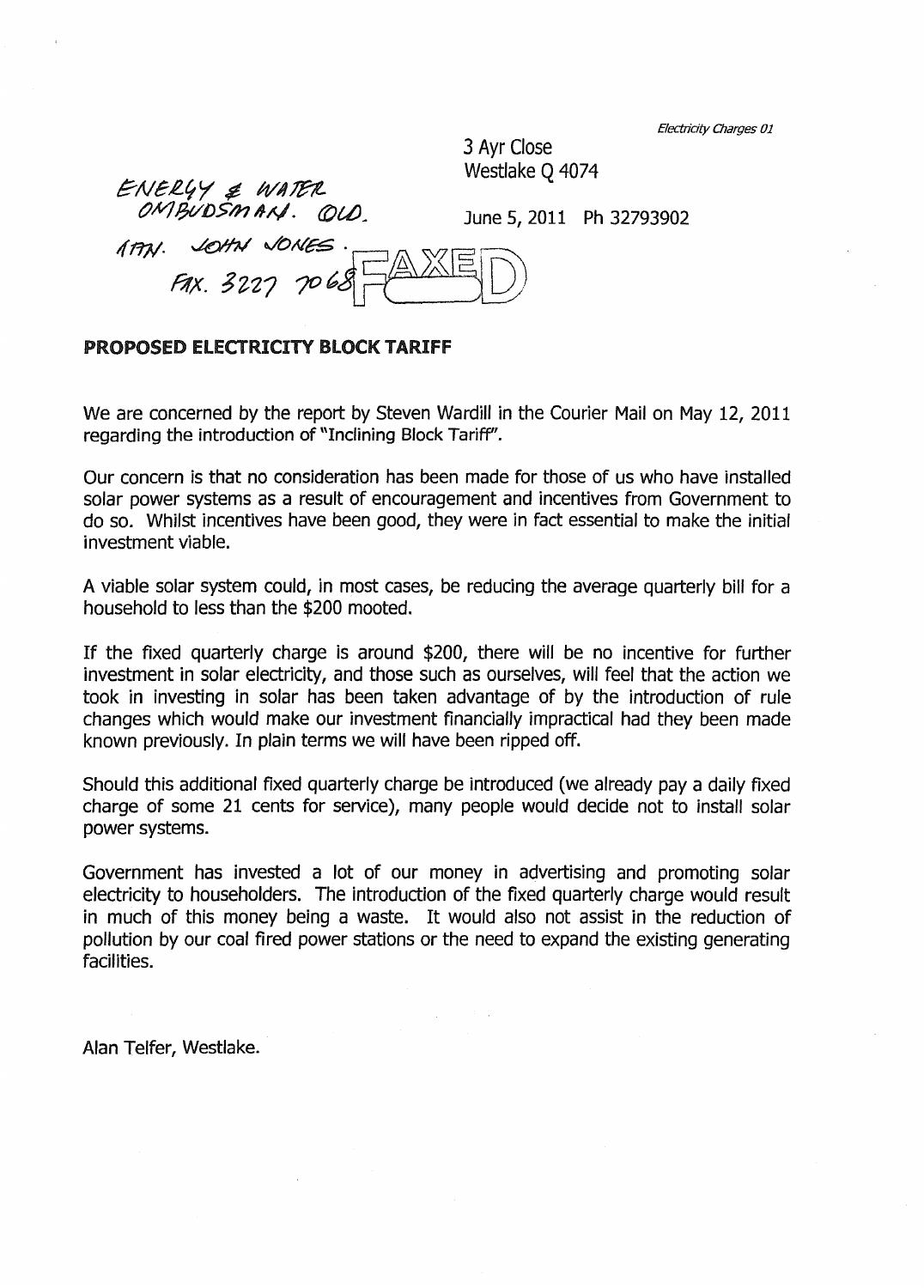EJectridty Charges 02

3 Ayr Close Westlake Q 4074

July 15, 2011 Ph 32793902

Hon Stephen Robertson MP Minister for Energy and Water Utilities /  $m$ sfter PO Box 15216 PO Box 15216 CITY EAST Q 4002

## PROPOSED ELECTRICITY BLOCK TARIff

Dear Sir

Thank you for your letter of July 12, 2011 - Reference MC8749 MO/l1/1389.

I am pleased to read that the amount of the fixed quarterly charge has not yet been determined, as you will have time to consider the amount of these fixed charges and take into consideration my concerns. I note that you have undertaken that under the new pricing structure, we will not be disadvantaged.

To possibly repeat myself in attempt to clarify our situation, and possibly that of many other solar input users, we presently pay some 21 cents per day, which equates to \$20 per quarter in the form of a fixed service fee. We then receive credits on our input, balanced against power taken from the grid, our quarterly electricity bills provide us with a credit, even after deducting the fixed fee daily charge. If the fixed quarterly charge you propose is introduced at a higher rate than the 21 cents per day we currently pay, then we will be disadvantaged unless some provision is made to compensate us and other solar households!

Should the fixed quarterly charge be determined at a level of \$200, then the viability of solar power at the householder level would be immediately unviable. and all the effort and assistance channelled towards the introduction of clean energy by both the State and Federal Governments be undermined.

Much of the second part of your letter appears not relevant to the issue I am trying to have you look into. Tariff rates and voluntary time of use tariffs will have no effect on the matter I am raising.

I do note that QCA will be taking comprehensive consultation process and I would like to register my interest in participating in this process.

Yours sincerely

Alan Telfer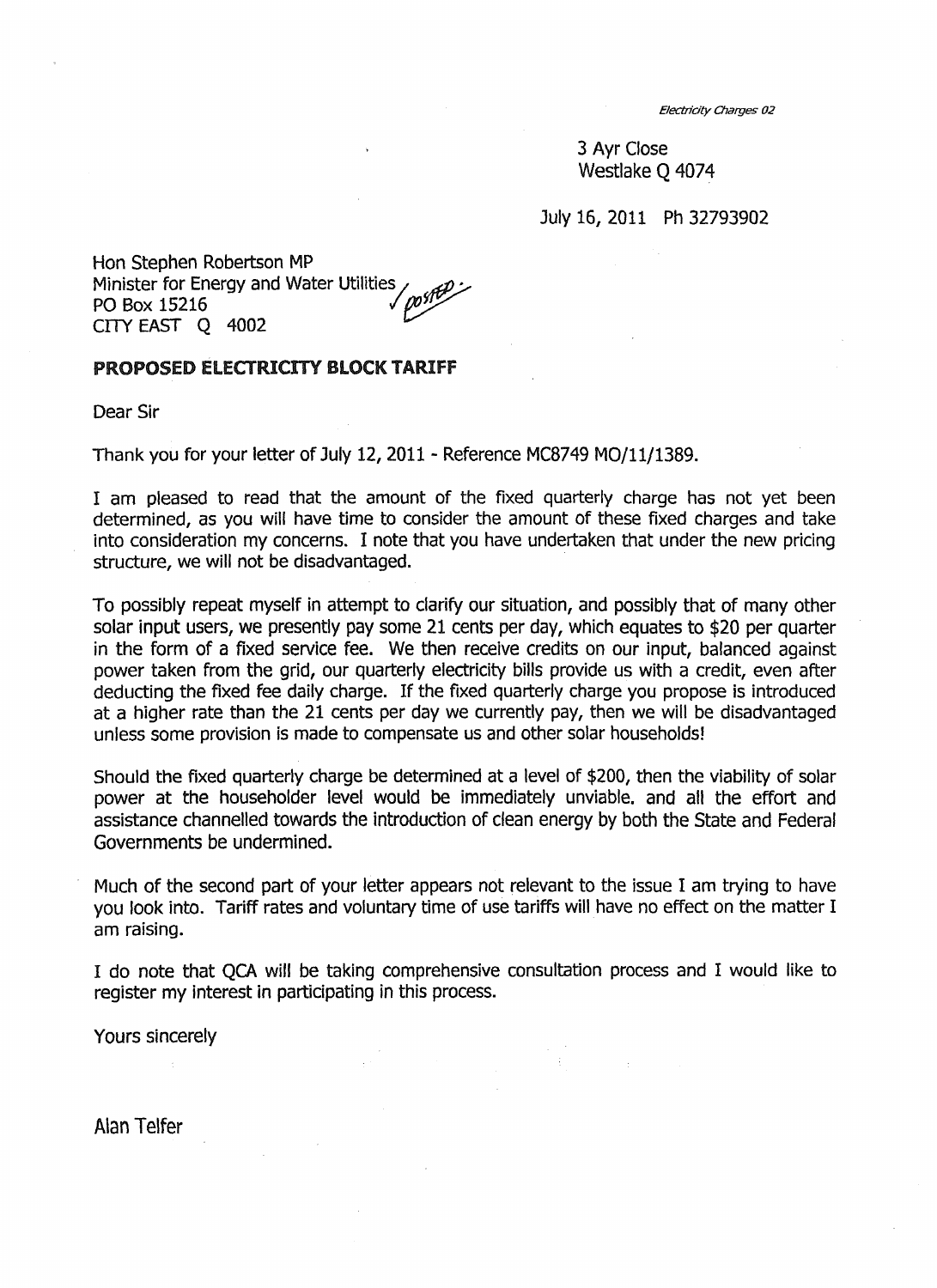



Hon Stephen Robertson MP Member for Stretton

 $JUI$  2011

**BY: ........................** 

Minister for Energy and Water Utilities

1 2 JUL 2011

MC8749 MO/11/1389

Mr Alan Telfer 3 Ayr Close WESTLAKE QLD 4074

Dear Mr Telfer

Thank you for your letter of 5 June 2011 about the new network inclining block tariffs and the potential effect on solar power users.

I note your concern with the proposed network inclining block tariff and a fixed quarterly charge. However, the amount of the fixed quarterly charge to be applied under the new tariff structure has not yet been determined as the new tariff rates and structures for 2012- 13 will be determined by the Queensland Competition Authority (QCA) over the next 12 months as part of its consultation process. I would also like to reassure you that the Queensland Government's Solar Bonus Scheme, which currently pays a feed-in tariff of 44 cents per kilowatt hour for surplus electricity fed into the grid, will not be affected by the proposed inclining block tariff model. The steps you have taken to reduce your energy consumption will further benefit you under the new pricing structure, as customers using less electricity will pay a lower price than high consumption users.

By way of background, in 2009 the Queensland Government directed the QCA to undertake a review of the existing retail electricity price setting methodology and tariff structures. The QCA submitted two reports to government: the first making recommendations on the existing pricing methodology, and the second making recommendations relating to alternative tariffs. These two reports are available on the QCA's website at: www.qca.org.au/electricity-retaiIlRevEPandTS/2009Review

In response to the findings of the review, on 11 May 2011 the Queensland Government announced a new price setting methodology to replace the Benchmark Retail Cost Index from 1 July 2012. A new set of tariff structures will also be implemented for notified electricity prices effective from 1 July 2012. The new pricing methodology will make each tariff more cost reflective, meaning that it will reflect the actual cost of supply to customers on that particular tariff. This will make the tariffs fairer and provide greater certainty to consumers and retailers. They will also provide incentives to use electricity more efficiently.

> Level 17 61 Mary Street Brisbane Qld 4000 PO Box 15216 City East Queensland 4002 Australia Telephone +61 73225 1861 Facsimile +61 7 3225 1828 Email energy@ministerial.qld.gov.au